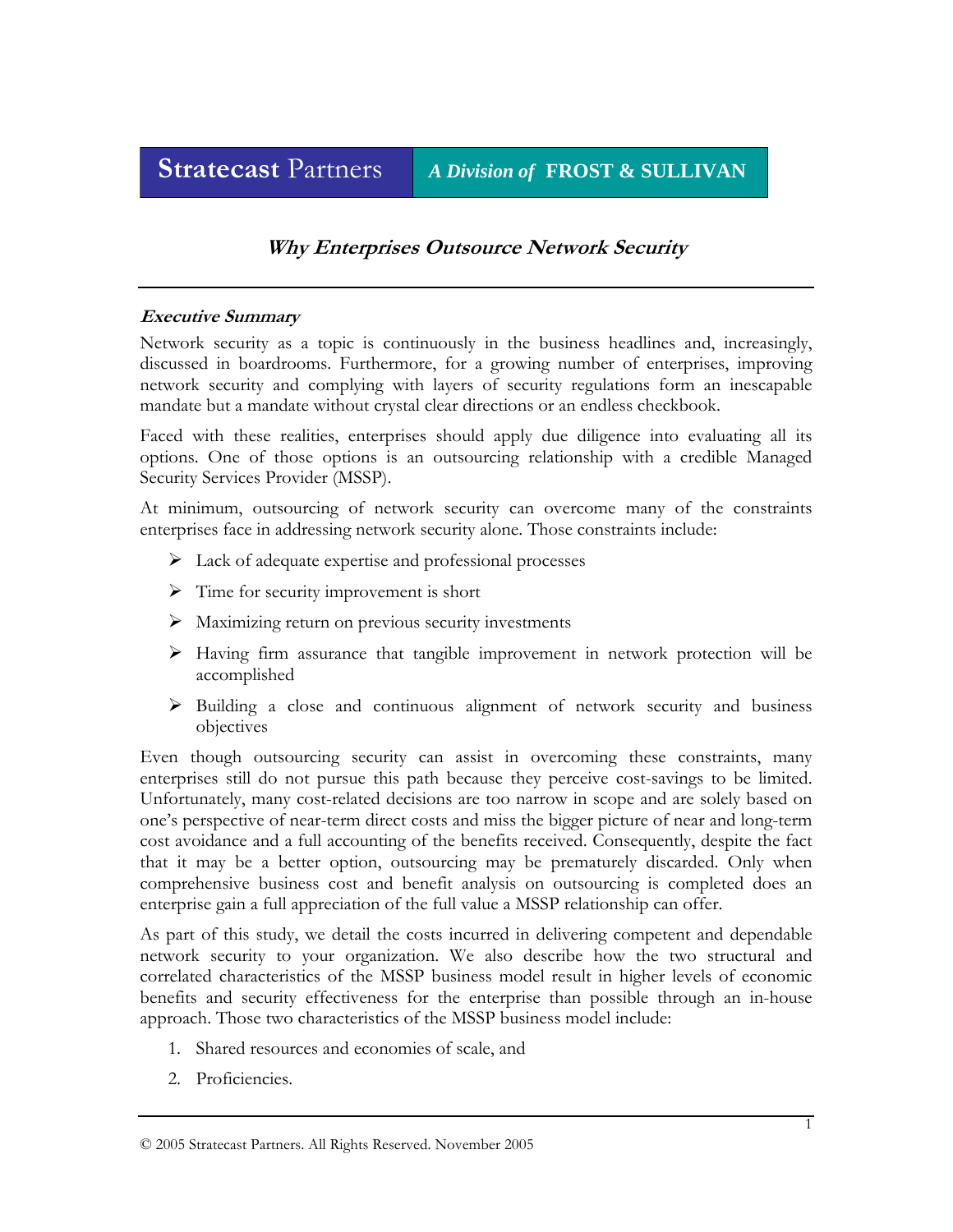We conclude our study with a review of VeriSign, a major provider of security infrastructure and services. Extensive and competent visibility into looming security threats, multiple levels of experience, and dedication to customers positions VeriSign as top contender for your security outsourcing business.

## **Introduction**

Increasing expenditures on network security is a reality for many enterprises. However, accepting increases without first conducting the same rigorous evaluation that is applied to other business expenditures is a sub-standard practice. While it would seem unfathomable that any enterprise would accept increases in security expenditures without first conducting a cost-benefit analysis, this sub-standard practice does occur for enterprises who fail to quantify the full cost of deploying and managing network security.

Although no two enterprises are exactly the same in terms of network resources to protect and the value each enterprise assigns to security, network security costs do fall into two similar categories for all enterprises: technology and expertise. Only when a full understanding of what security technology can and cannot accomplish is combined with the advantages of various means to best leverage the security technology does the cost-benefit analysis become an effective decision-making tool.

In this report, we will describe why managed security services, a partial or full alternative to in-house management, should be considered by enterprises as an effective means to improve security cost management while also improving network security. We will begin our analysis with context on why network security is becoming increasingly strategic for enterprises. Following this context, we will describe the reasons why enterprises are outsourcing the management of security. The next section provides the rationale for choosing a Managed Security Services Provider (MSSP). Last, we will conclude with an assessment of VeriSign, an international provider of managed security services.

## **Trends in Enterprise Networks and Security**

There are three concurrent trends that are placing network security as an increasingly strategic imperative for enterprises. They are:

- 1. Enterprise networks are becoming more open,
- 2. Security threats are advancing in speed, sophistication, and potency, and
- 3. The penalties for inadequate network protection are rising.

Each of these trends will be discussed in sequence.

#### **1. Enterprise networks are becoming more open**

A combination of technology push and productivity pull is compelling enterprises to open their networks to a broadening range of users, access devices, and access methods. For example, expanding availability of affordable wired broadband access, WLAN access points (public hotspots and corporate wireless LANs), and higher speed mobile wireless networks in addition to continuous advancements in miniaturization and performance of mobile devices (e.g., laptops, PDAs, and smartphones) have greatly reduced the technology hurdles for network-connected users to virtualize the office environment anywhere. In fact, these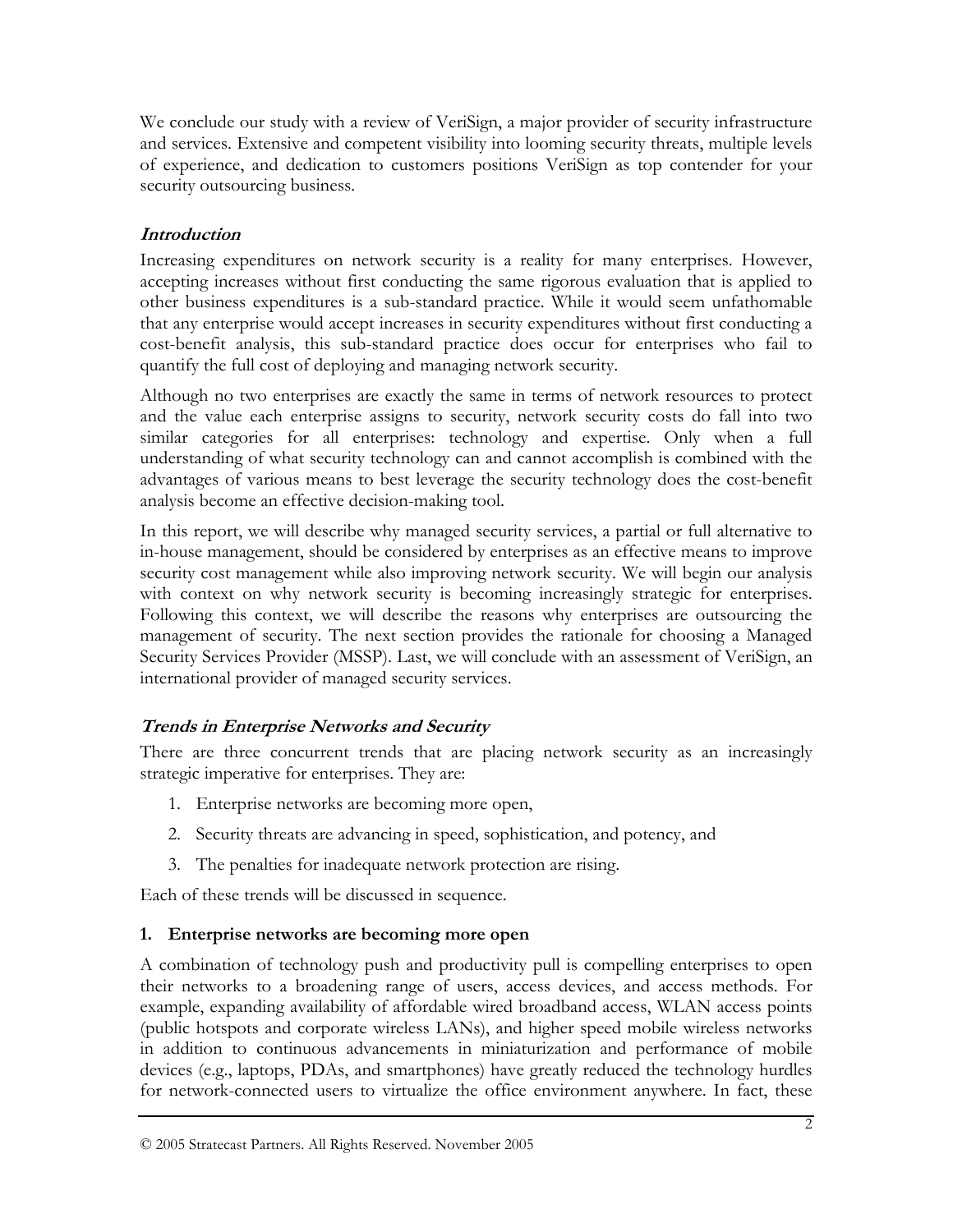advances represent a critical stepping-stone for enterprises in improving their market competitiveness by providing network connectivity and flexibility for all potential users of networked resources (workers, business affiliates, and customers).

However, unless robust controls are established and continuously managed, the risk to the enterprise network and sensitive corporate information intensifies to the point that enterprises must respond by restricting the more open access they need to support their business objectives. As a result, enterprises forego a portion of the productivity improvements these technologies could enable.

## **2. Security threats are advancing in speed, sophistication, and potency**

With almost daily occurrence, news stories report new attacks or security breaches of an enterprise network. On a more individual basis, few laptop and desktop users can claim they have never been infected or at minimum inconvenienced by a virus or worm. Concurrently, business use of traditional security technologies (e.g., firewalls, anti-virus filtering, intrusion detection, and VPNs) is becoming commonplace and adoption of newer security technologies (e.g., behavioral-based traffic filtering) is on the rise. Therefore, the logical conclusion is that the malicious elements are advancing at a faster pace than enterprises can address their network vulnerabilities. There are several reasons for this:

- **The hacker community operates more like an efficient organization than distributed and disconnected pockets of individuals -** Hacking tools and shared experiences are readily available for hackers to quickly improve their skills. Consequently, the time window from recognition of software vulnerabilities to actual attacks is shortening.
- **Attackers are skirting traditional network-layer parameter defenses and exploiting application-layer vulnerabilities -** Even so, traditional attack methods are not becoming dormant so retiring traditional defenses is not practical. As a result, enterprises incrementally supplement their security infrastructure on an as needed basis, too often after experiencing a material attack.
- **Attack originations are not limited to external, unauthorized users -** Attacks and misuse of network access by LAN-connected users can be equally if not more disruptive than external attacks because the user has the benefit of insider information. Frequency of attacks is also a problem; according to the annual FBI/CSI surveys insider security breaches consistently occur with greater frequency than external-based attacks.
- **A new breed of sophisticated, methodical, and well-financed attackers are changing the complexion of the hacker community -** The malicious and fameseeking hackers are now supplemented with attackers with fortune aspirations perpetrated through acts of extortion and information theft.

## **3. The penalties for inadequate network protection are rising**

There are several points that support this statement as outlined below:

• **Network disruption and/or performance degradation (e.g., slow response times) attributable to an attack reduces an enterprise's return on investment**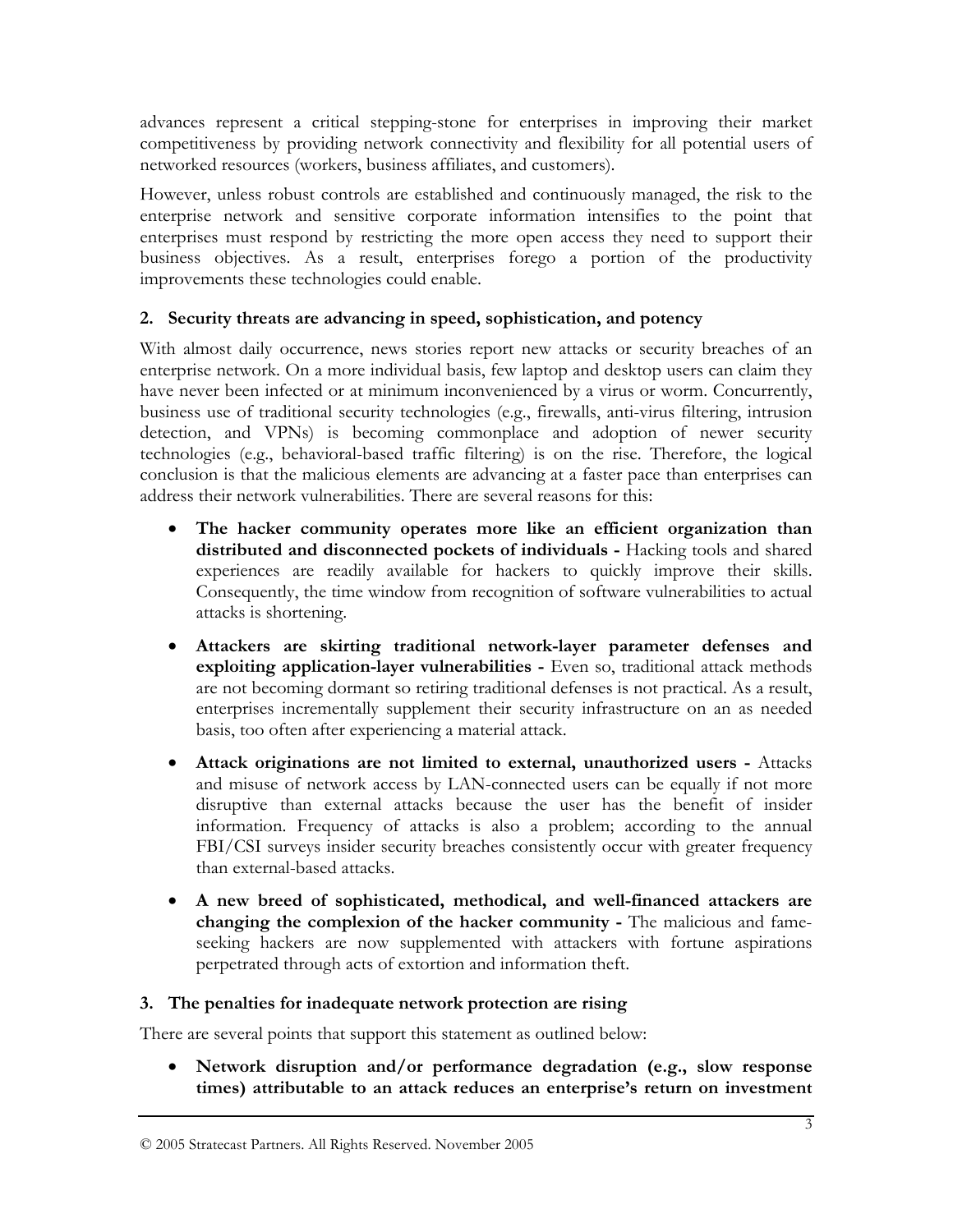**in business applications and network infrastructure -** Simply stated, investments in applications and network infrastructure were made to support business objectives. If attackers compromise the reliability of the network and subsequently user access to applications and application responsiveness, the enterprise is not receiving the full benefits anticipated in these investments.

- **Penalties for non-compliance in regulatory requirements, industry standards, and internal corporate policies keep rising too -** While monetary penalties are the most quantifiable, they are not the only penalties that are incurred. Recovery from negative publicity and damage to business and customer relationships is costly as non-compliance events seize the time, talent, and motivation of corporate resources that would otherwise be directed toward meeting business objectives. Other related expenditures associated with meeting compliance include:
	- Staying current on compliance requirements and translating those requirements into effective device and process-level instructions requires an additional knowledge set.
	- Monitoring, reporting, and improving actual compliance level is a continuous operation. Furthermore, a stable level of compliance, not an average with considerable variation, is required. Even a temporary reduction in security posture represents a window of opportunity for a devastating event and/or penalty.
- **Proliferation in security point product adds to management cost through complexity -** In addition, protection gaps can exist through sub-optimal crossvendor device interoperability.
- **In consideration of network openness and device mobility, the potential of reinfection by worms and viruses is present -** Without thorough remediation or quarantining of infected devices and subsequent scanning of all accessing devices, the potential for re-infection exists resulting in additional cycles of detection of infected devices and remediation.

## **Enterprise Reasons for Outsourcing Security**

In consideration of the trends previously outlined – network openness, advancing security threats, and the penalties for inadequate security – we believe that the time is right for enterprises to seriously consider partial to complete outsourcing of their network security. In making this transition, we believe enterprises will benefit through a more economical and effective approach to protecting their network and the resources hosted within. We will describe in greater detail how economic and effectiveness benefits are generated in the next section. Before doing so, it is important to recognize the constraints enterprises face in attempting to address these three trends exclusively with in-house personnel.

• **A lack of adequate expertise and professional processes** – Absent adequate resources, an enterprise's ability to protect its network from the evolving nature of security threats is a growing a challenge. Moreover for most enterprises, the cost to acquire and retain the talent needed to build an in-house dedicated and professional security practice is prohibitive.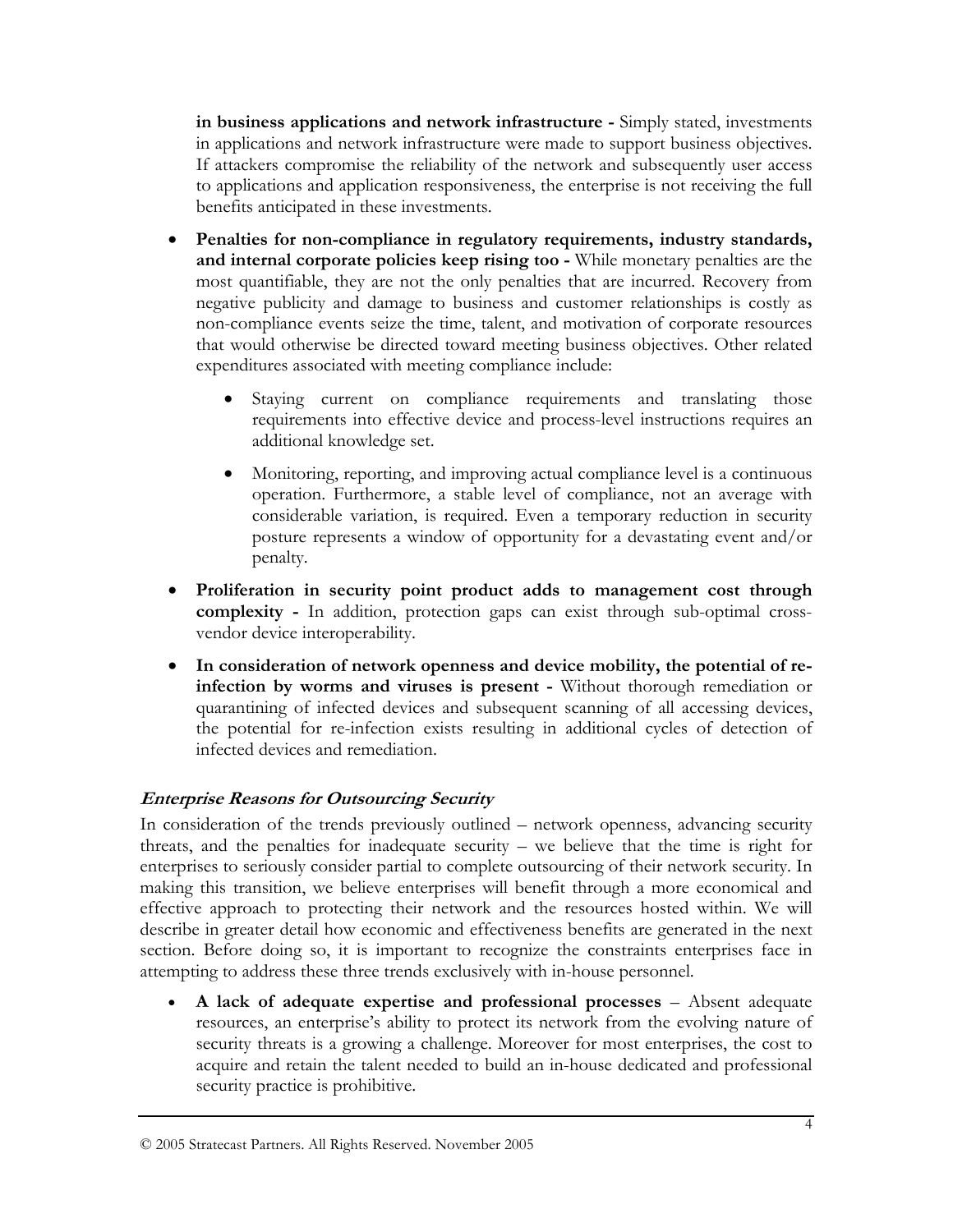- **Time for security improvement is short** Even if the enterprise has the expertise, it may not have the scale to improve their security infrastructure in a desirable length of time. Furthermore, creating the scale would be a misdirection of corporate effort if the necessary scale to improve security were materially more than what is needed to manage the upgraded security infrastructure going forward.
- **Must maximize return on previous security investments** For many enterprises, their security infrastructure is an accumulation of years of incremental investments in point security solutions and/or the result of acquisitions of other companies. However, starting with a clean slate to improve the network security infrastructure is not a practical option. Alternatively, constructing a plan on how to improve the enterprise security environment by leveraging existing infrastructure and supplementing with targeted investments requires a broader range of security expertise than most enterprises can claim to have.
- **Firm assurances of tangible improvement in network protection are needed** Correlated with the previous point, assurances are required in making any new security investments. Layering on additional devices without the means to measure improvement is an incomplete approach to advancing network security. Building the monitoring, measurement, and reporting capabilities necessary to demonstrate improvement is a complex task.
- **Security must be aligned with business objectives** Excessive levels or overreactionary security responses can come at the price of restraining the enterprise's ability to meet its business objectives. Alternatively, security must be applied in a measured fashion to continuous balance business needs and network protection.

## **Managed Security Services Deliver Economic and Effectiveness Benefits**

There are two structural and correlated characteristics of the MSSP business model that creates a more economical and effective security delivery model than an enterprise's exclusive reliance on in-house resources. They are:

- 1. Shared resources and economies of scale, and
- 2. Proficiencies.

#### **1. Shared resources and economies of scale**

The one-to-many attribute of managed services (i.e., one resource – person, process, or platforms - serves multiple customers) creates a lower cost per customer for the MSSP than the cost structure of an enterprise with in-house security resources. In addition, the larger operational scale of MSSPs (i.e., economies of scale) relative to most enterprises also contributes to a lower per customer cost base. Elements of the MSSP service delivery model where this is present include the following:

- a. Security personnel
- b. Infrastructure, process, and procedure investments supporting:
	- i. Security information and event management
	- ii. Regulatory and industry compliance assessment and reporting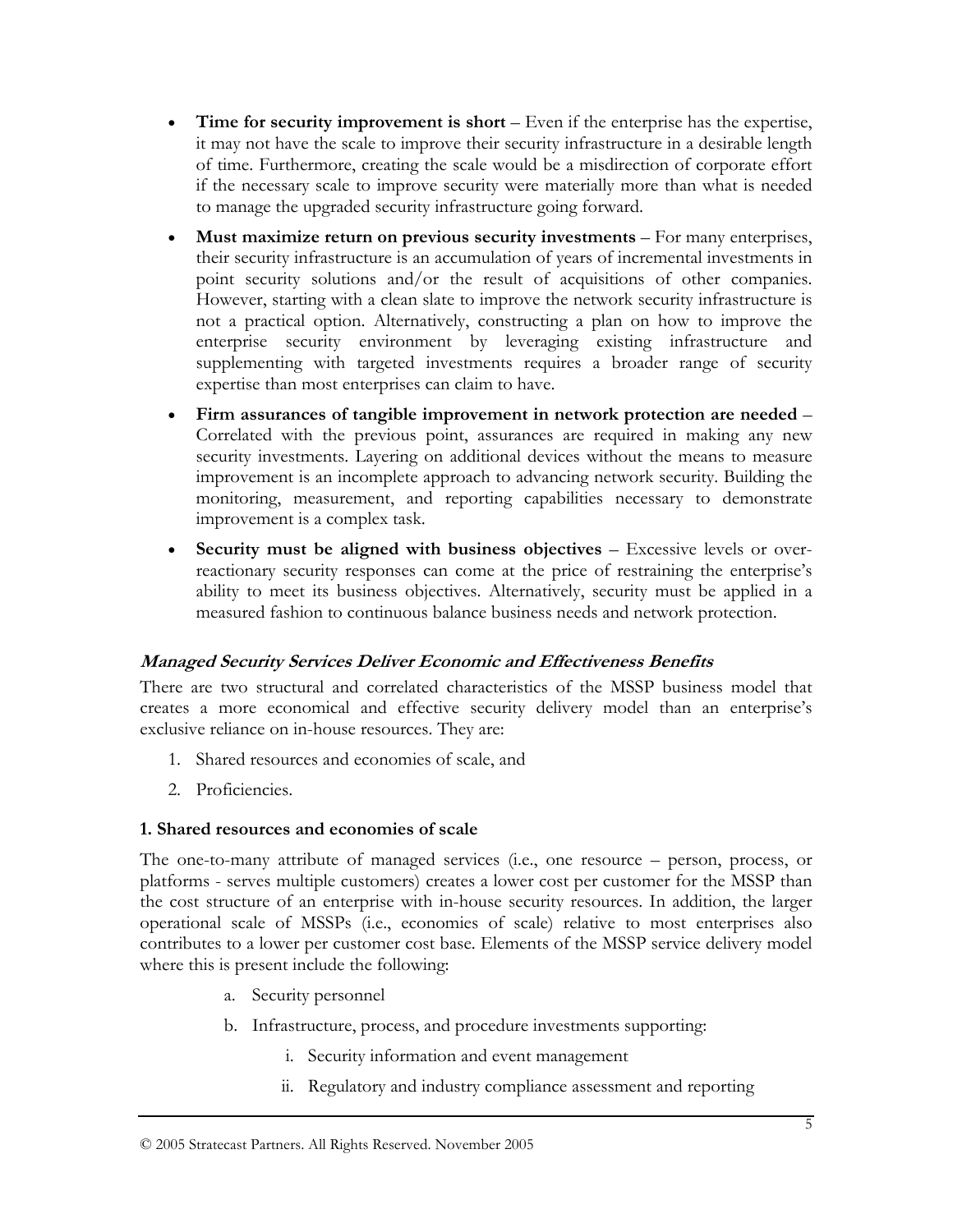- iii. Security device evaluations
- iv. Security device implementation
- v. Continuous management and maintenance
- vi. Help Desk support
- c. Volume purchasing agreements

#### **2. Proficiencies**

There are two contributors to a MSSP's proficiency advantage over enterprises: (A) operational efficiencies and (B) operational effectiveness. Each of these is described below:

#### *A. Operational Efficiencies*

**Through operational efficiencies, the MSSP can typically close windows of vulnerabilities and complete security operations faster than most enterprises.** This is attributable to MSSPs maintaining a larger number of available resources and established processes to serve its enterprise customers. With a larger base of available resources, the MSSP delivers to its customers shorter execution times (i.e., a turnkey-like operation) in both single vendor and multiple vendor operations than is possible from enterprises with more limited in-house resources. Furthermore, similar operations that the MSSP conducts for multiple enterprises leads to experience-based time efficiencies. Part of this efficiency gain is through streamlining and another part is through learned and shared experiences. By encountering a diversity of customer situations, the MSSP can re-use what is learned from one customer to the next and, through this process, avoid unnecessary time in re-creating solutions or work-arounds for each customer. Essentially, the MSSP builds a library of experiences to utilize in serving its customers.

#### *B. Operational Effectiveness*

**Operational effectiveness of a MSSP creates a more direct path to security improvements.** This is visible in two areas.

- Because the MSSP has the objective to serve the customer, not a security vendor, highly effective MSSPs will view the enterprise's security environment holistically, not as discrete security products or services. With this holistic rather than a pieceparts perspective, improvements in an enterprise's security infrastructure will be more robust as they follow a comprehensive plan, rather than a more limited treatment of the latest security concern.
- Similar to the point made under operational efficiencies, experience gained through repeatable operations conducted for multiple enterprises leads to a widening knowledge base. Consequentially, the MSSP is better equipped to complete the security operations with greater assurances that they will have the intended effect and will have minimal disruption to the enterprise's business.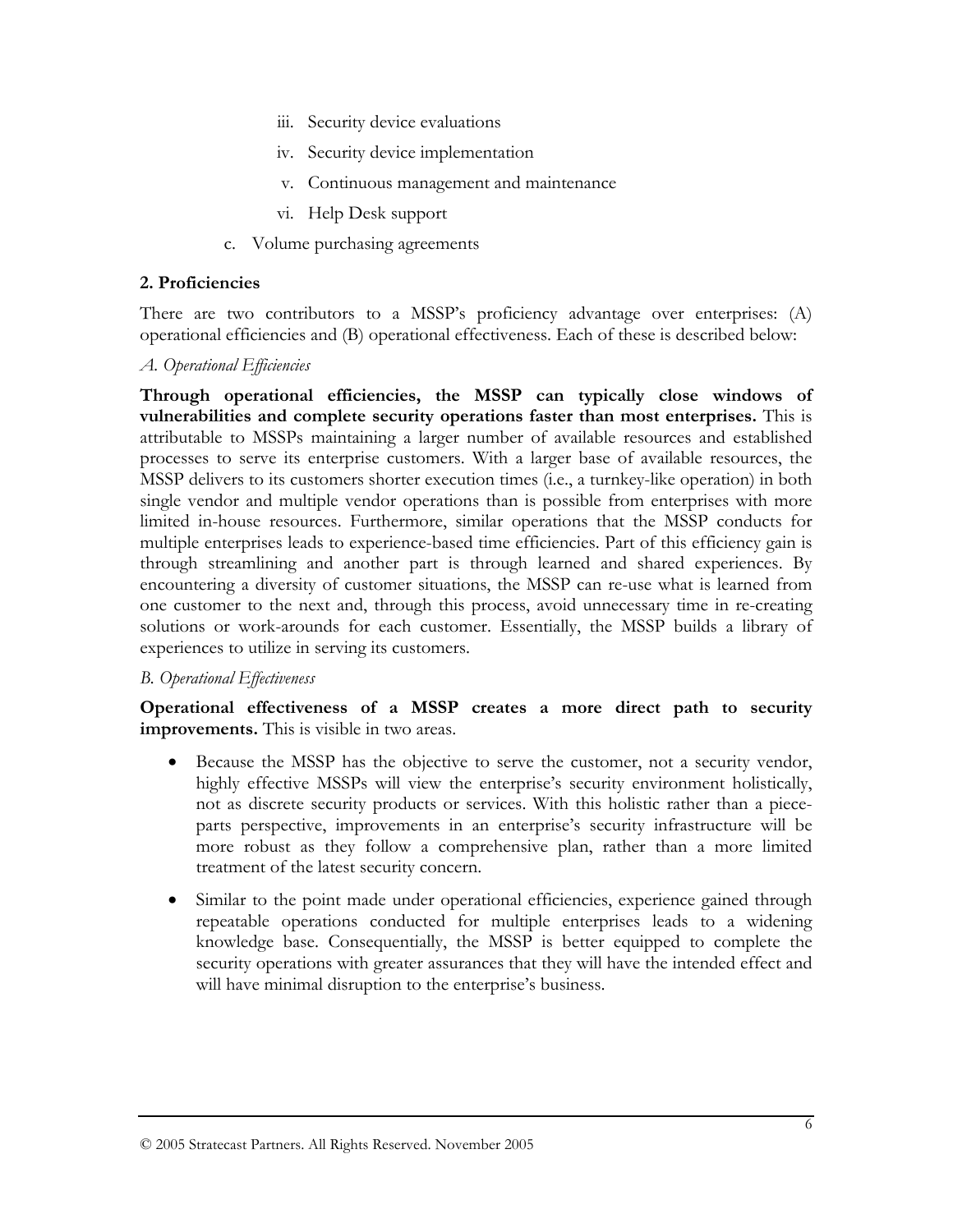## **Quantifying MSSP Affordability**

In this section we will assign reasonable costs to the two security service delivery elements where a MSSP model saves over enterprise in-house management. From this assignment, a comprehensive accounting of the costs enterprises encounter in managing their security inhouse is presented. However, due to enterprises' varied circumstances (e.g., network size and complexity, local personnel costs, regulatory and industry requirements, protection quality sought, and technologies deployed), there is no universal cost equation. Nevertheless, the size and scale of these costs illustrated below plus the higher level of risk avoidance a MSSP provides strongly supports the argument that a MSSP engagement is very compelling from both economic and reliability perspectives.

The following table lists the costs an enterprise would incur in-house for the same functions that a MSSP has a cost advantage through sharing resources over multiple customers and economies of scale. Since many of these functions require security technicians time, we expressed those cost based on a Full-Time Equivalent cost of \$136,000 annually. Please note, we also expressed some functions based on an hourly rate of \$65. In doing so, an implicit assumption is made that the security technician is already employed AND available; an assumption that is frequently not met.

| Elements of<br>Security<br><b>Delivery</b> | <b>Cost Descriptions</b>                                                                                                                                                                                                                                                                                                                                                                                               |
|--------------------------------------------|------------------------------------------------------------------------------------------------------------------------------------------------------------------------------------------------------------------------------------------------------------------------------------------------------------------------------------------------------------------------------------------------------------------------|
| Security<br>Technicians                    | Annual salary and benefits of a moderately experienced security manager: \$120,000.<br>expenses (advertising, resume reviews, background checks, and<br>Hiring                                                                                                                                                                                                                                                         |
|                                            | interviewing): additional 10% of employee compensation with three years expected<br>tenure.                                                                                                                                                                                                                                                                                                                            |
|                                            | Basic training (varies by experience but an essential investment due to the dynamic<br>nature of security threats and technologies): additional 10% of employee<br>compensation.                                                                                                                                                                                                                                       |
|                                            | Full Time Equivalent cost base of \$136,000 annually.                                                                                                                                                                                                                                                                                                                                                                  |
|                                            | Size of the organization, diversity of security equipment (technology and vendors),<br>and quality of network protection sought directly impacts size and composition of<br>the security staff. For a bare minimum of security oversight, a ratio of one full-time<br>equivalent (FTE) to every 200 employees is reasonable. As will be described in<br>subsequent cost elements, this cost element escalates quickly. |
|                                            | Other cost considerations:                                                                                                                                                                                                                                                                                                                                                                                             |
|                                            | For smaller enterprises where security knowledge is concentrated with fewer, the<br>risk to maintaining a steady state of network protection exists as the result of<br>departures (i.e., one person is the sole keeper of an inordinate amount of<br>knowledge).                                                                                                                                                      |
|                                            | Lacking a career path for security professionals is an indirect contributor to<br>employee churn in this occupation. Consequently, hiring and training expenses rise<br>with churn levels.                                                                                                                                                                                                                             |
| Security<br>information                    | The flow of information from a single piece of security equipment designed to<br>detect anomalous and suspicious traffic can be immense and multiplies in volume                                                                                                                                                                                                                                                       |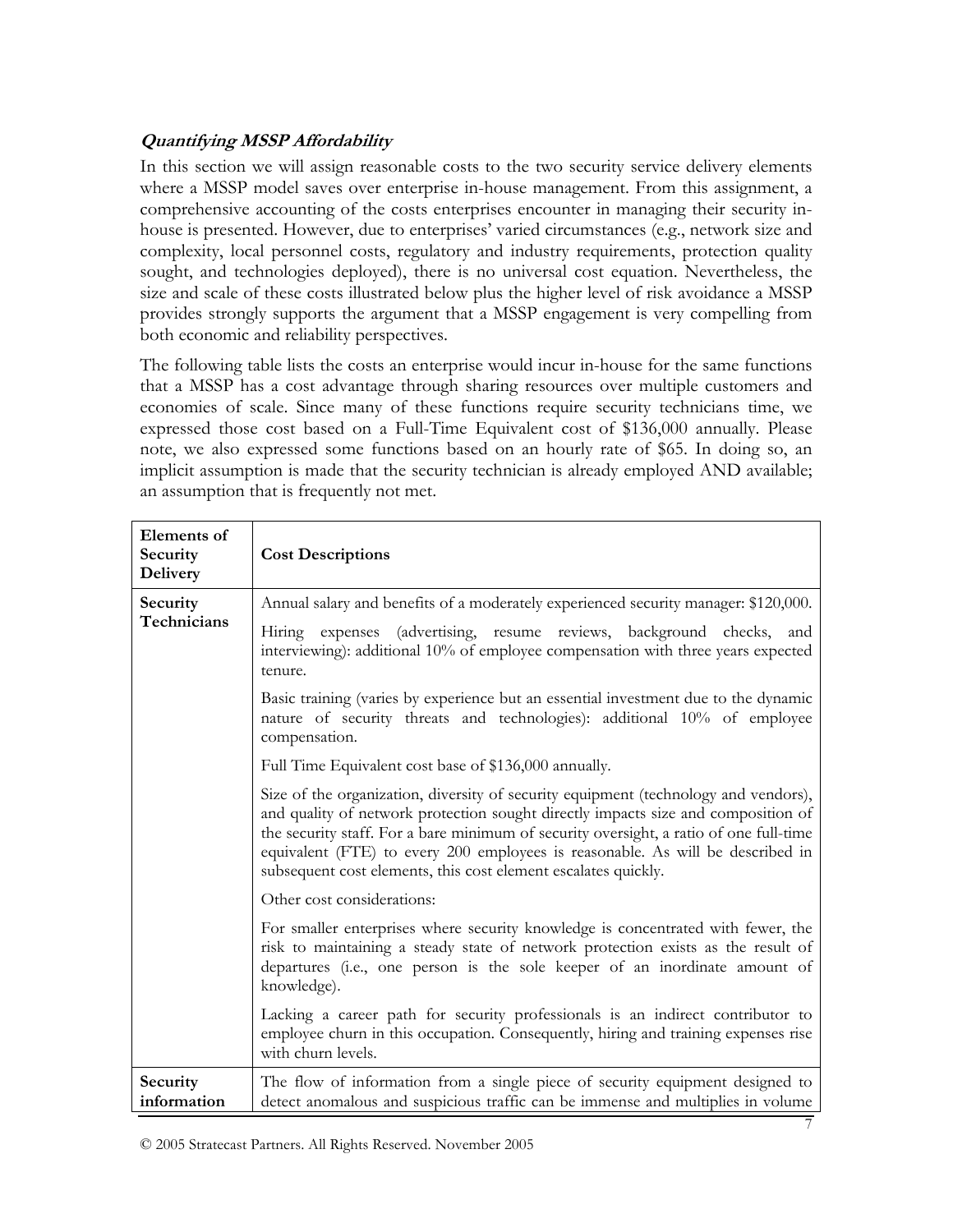| <b>Elements</b> of<br>Security<br><b>Delivery</b>      | <b>Cost Descriptions</b>                                                                                                                                                                                                                                                                                                                                                                                                                                                                                                                                                                                                                                                                                                                                                                                                                                                                                                                                                        |  |
|--------------------------------------------------------|---------------------------------------------------------------------------------------------------------------------------------------------------------------------------------------------------------------------------------------------------------------------------------------------------------------------------------------------------------------------------------------------------------------------------------------------------------------------------------------------------------------------------------------------------------------------------------------------------------------------------------------------------------------------------------------------------------------------------------------------------------------------------------------------------------------------------------------------------------------------------------------------------------------------------------------------------------------------------------|--|
| and event<br>management                                | with the number of security devices. Collection, filtering, correlation analysis, and<br>event prioritization and alerting are functions that require specialized systems and<br>expertise. Without this investment, the enterprise will not gain the full protection<br>designed into the enterprise's investments in security hardware and software.                                                                                                                                                                                                                                                                                                                                                                                                                                                                                                                                                                                                                          |  |
|                                                        | The cost of these systems to conduct what is commonly termed Security<br>Information Management (SIM) and/or Security Event Management (SEM) are<br>significant, easily exceeding \$150,000 in the first year of operation and \$30,000<br>annually in subsequent years.                                                                                                                                                                                                                                                                                                                                                                                                                                                                                                                                                                                                                                                                                                        |  |
|                                                        | Personnel costs further add to the complete cost. Dedicated 24 x 7 support<br>requires a minimum of four or more full-time equivalent security technicians with<br>appropriate training for a cost of \$578,000 annually. Depending on network<br>complexity, system implementation, and recurring tuning can consume an<br>additional 300 hours for initial set-up and 50 hours monthly thereafter for a cost of<br>\$19,500 initially and \$3,300 monthly.                                                                                                                                                                                                                                                                                                                                                                                                                                                                                                                    |  |
| Regulatory<br>and industry<br>compliance<br>management | With the rise in mandatory regulatory and industry compliance, enterprises must<br>expand their knowledge base and capabilities to accomplish the following: (1)<br>understand compliance issues thoroughly, (2) measure compliance attainment<br>accurately and continuously, and (3) develop and execute on plans to improve<br>compliance attainment. Because each enterprise and enterprise networks are unique<br>and regulations vary by industry, there is no universal cost figure that can be<br>developed. Nevertheless, consultant engagements directed toward compliance<br>management is becoming more common and entail consultant-level fees, fees that<br>exceed those of a security technicians FTE. In addition, IT consultants that focus<br>exclusively on compliance issues estimate the financial benefits of labor cost<br>savings of compliance management and fine avoidance they provide for a 100-<br>person firm commonly exceed \$20,000 annually. |  |
| Security<br>device<br>evaluations                      | In the competitive network security industry and with the evolution of security<br>threats, introductions of new security technologies and products are inevitable. For<br>the enterprises serious about making knowledgeable purchasing decisions,<br>objective testing of new products is recommended. However, objective product<br>testing can add up quickly based on depth and duration of the testing.                                                                                                                                                                                                                                                                                                                                                                                                                                                                                                                                                                   |  |
|                                                        | Starting fees from an independent testing lab are approximately \$10,000 per week.                                                                                                                                                                                                                                                                                                                                                                                                                                                                                                                                                                                                                                                                                                                                                                                                                                                                                              |  |
| Security<br>device<br>implementa-<br>tion              | Whenever new security equipment is to be deployed into the enterprise network,<br>security technician's time is required for installation, configuration of the new<br>equipment and potentially other components within the enterprise network, and<br>policy creation. Security staff's knowledge and experience with the security<br>technology and vendor's management system will have a bearing on the time<br>required to successfully complete these tasks. Training may also be required.                                                                                                                                                                                                                                                                                                                                                                                                                                                                              |  |
|                                                        | For new security technologies or vendors where additional product training is<br>required, three weeks minimum of dedicated effort is not uncommon resulting in<br>an additional cost of \$7,800. This cost includes an underlying assumption that the<br>security technician(s) is available to be relieved from his/her current tasks to<br>dedicate time to learn a new technology and become fluent in a new management<br>system potentially from a new vendor. In addition, the on-going duties of the<br>newly trained security technicians are now expanded unless there are other                                                                                                                                                                                                                                                                                                                                                                                      |  |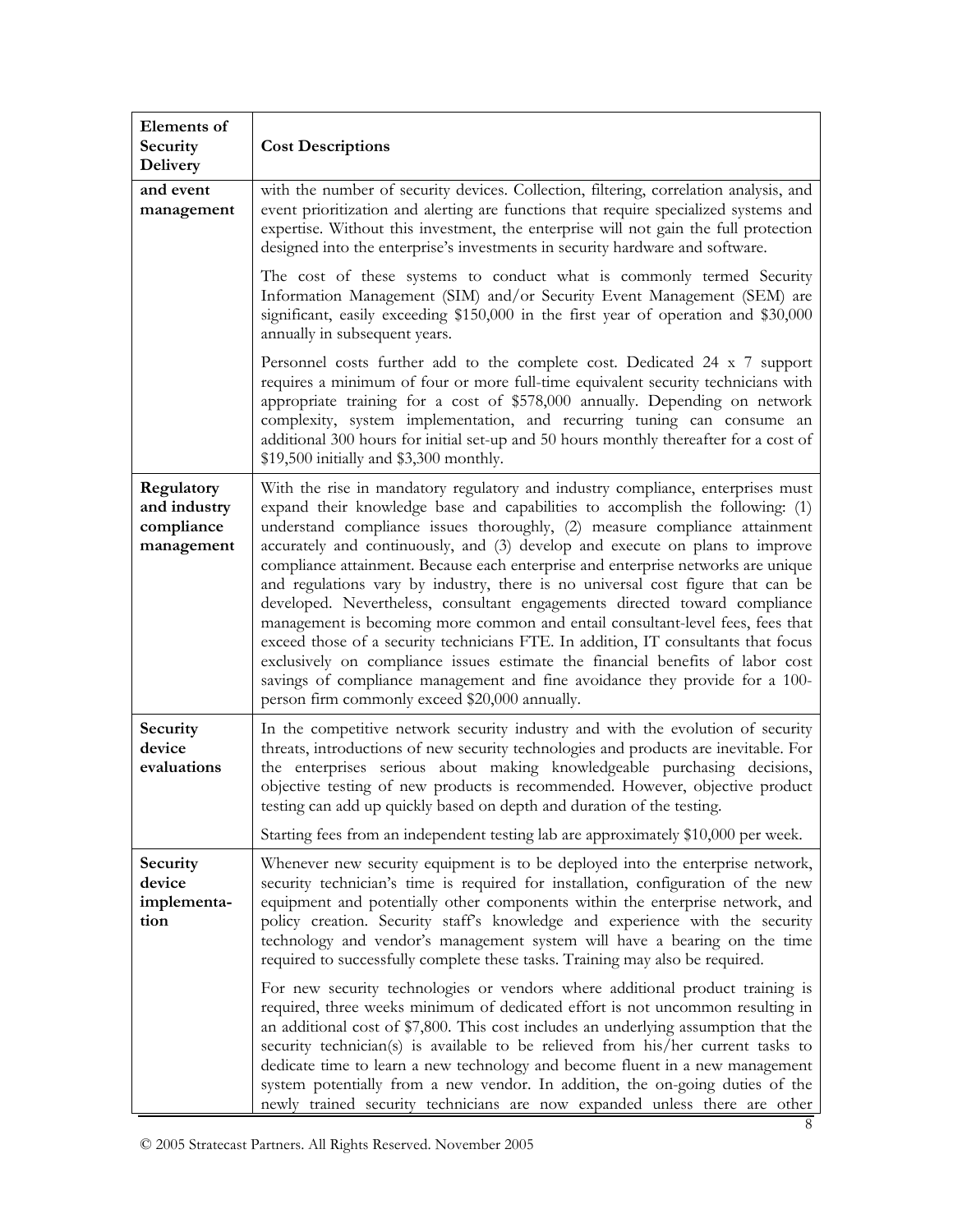| <b>Elements</b> of<br>Security<br><b>Delivery</b> | <b>Cost Descriptions</b>                                                                                                                                                                                                                                                                                                                                                                                                                                                                                                                                                                                                                                                                                                                                                                 |  |  |  |
|---------------------------------------------------|------------------------------------------------------------------------------------------------------------------------------------------------------------------------------------------------------------------------------------------------------------------------------------------------------------------------------------------------------------------------------------------------------------------------------------------------------------------------------------------------------------------------------------------------------------------------------------------------------------------------------------------------------------------------------------------------------------------------------------------------------------------------------------------|--|--|--|
|                                                   | technicians available to pick up the old duties. Consequently, new security<br>technologies and/or security vendors could require the enterprise to step-up the<br>size of its security staff and budget at an annual FTE rate of \$136,000.                                                                                                                                                                                                                                                                                                                                                                                                                                                                                                                                             |  |  |  |
| Continuous<br>maintenance<br>and<br>management    | Device-level health monitoring, installation of software updates, vulnerability<br>assessments, and testing are essential activities in ensure security equipment is<br>operating at peak effectiveness. Even if conservatively estimated at two hours per<br>month per device, the annual cost per device is \$1,600 for maintenance and<br>management assuming all of these activities are completed remotely (no technician<br>visits). Non-remote servicing, equipment sophistication, and diversity of vendor<br>equipment used will cause this per device cost to rise.                                                                                                                                                                                                            |  |  |  |
| <b>Help Desk</b>                                  | The 24 x 7 pervasiveness of an enterprise network requires the same of network<br>security. Consequently, around-the-clock and, for global operating enterprises,<br>multiple language help desk support is essential. For all but the very largest multi-<br>national corporations, staffing such a need is difficult to accomplish efficiently, that<br>is, ensuring all staff members are fully utilized throughout their work assignments.<br>The ability to serve multiple enterprises with the same help desk resources by a<br>MSSP can provide this desirable efficiency. In general, the cost savings in staffing<br>is calculable by comparing the cost of MSSP help desk support to the savings<br>gained in reducing or avoiding increases in enterprise help desk staffing. |  |  |  |
|                                                   | Another consideration in this evaluation is the quality and diversity of support. As<br>the enterprises diversify their security vendor and technology selections, the MSSP<br>has the diversity and availability of knowledgeable help desk staff to immediately<br>support this circumstance. As a result, enterprises can minimize help desk staff<br>growth and immediately support the deployment of new security products and<br>technologies. Conversely, inadequate or delayed availability of help desk support<br>negatively impacts an enterprise's efforts to improve its security infrastructure and<br>avoid adverse impact to end-users.                                                                                                                                  |  |  |  |
| Proficiency                                       | As previously described operational efficiency and effectiveness are the two<br>components of the higher levels of proficiency a MSSP delivers to enterprises. For<br>the enterprises, the costs savings are visible in:                                                                                                                                                                                                                                                                                                                                                                                                                                                                                                                                                                 |  |  |  |
|                                                   | Faster completion times of security-related tasks,                                                                                                                                                                                                                                                                                                                                                                                                                                                                                                                                                                                                                                                                                                                                       |  |  |  |
|                                                   | Avoidance of redundant task and/or re-work, and                                                                                                                                                                                                                                                                                                                                                                                                                                                                                                                                                                                                                                                                                                                                          |  |  |  |
|                                                   | Faster time to<br>security improvement and reduction in security<br>vulnerabilities.                                                                                                                                                                                                                                                                                                                                                                                                                                                                                                                                                                                                                                                                                                     |  |  |  |
|                                                   | Cost assignment to the first two is fairly straightforward. The third, however, is not<br>due to the differences enterprises associate with the value of security and the<br>unpredictability on the impact of an attack or intrusion that is now blocked<br>through improved security.                                                                                                                                                                                                                                                                                                                                                                                                                                                                                                  |  |  |  |
|                                                   | With the faster completion times of a MSSP, the enterprise would need to increase<br>security staff levels, training, and processes in an attempt to replicate the MSSP<br>time efficiency. In general terms, a one-for-one relationship can be used. That is, to<br>reduce completing times by a certain percentage, say 20%, would require a similar<br>increase in in-house security expenditures. In addition, if the enterprises need for                                                                                                                                                                                                                                                                                                                                           |  |  |  |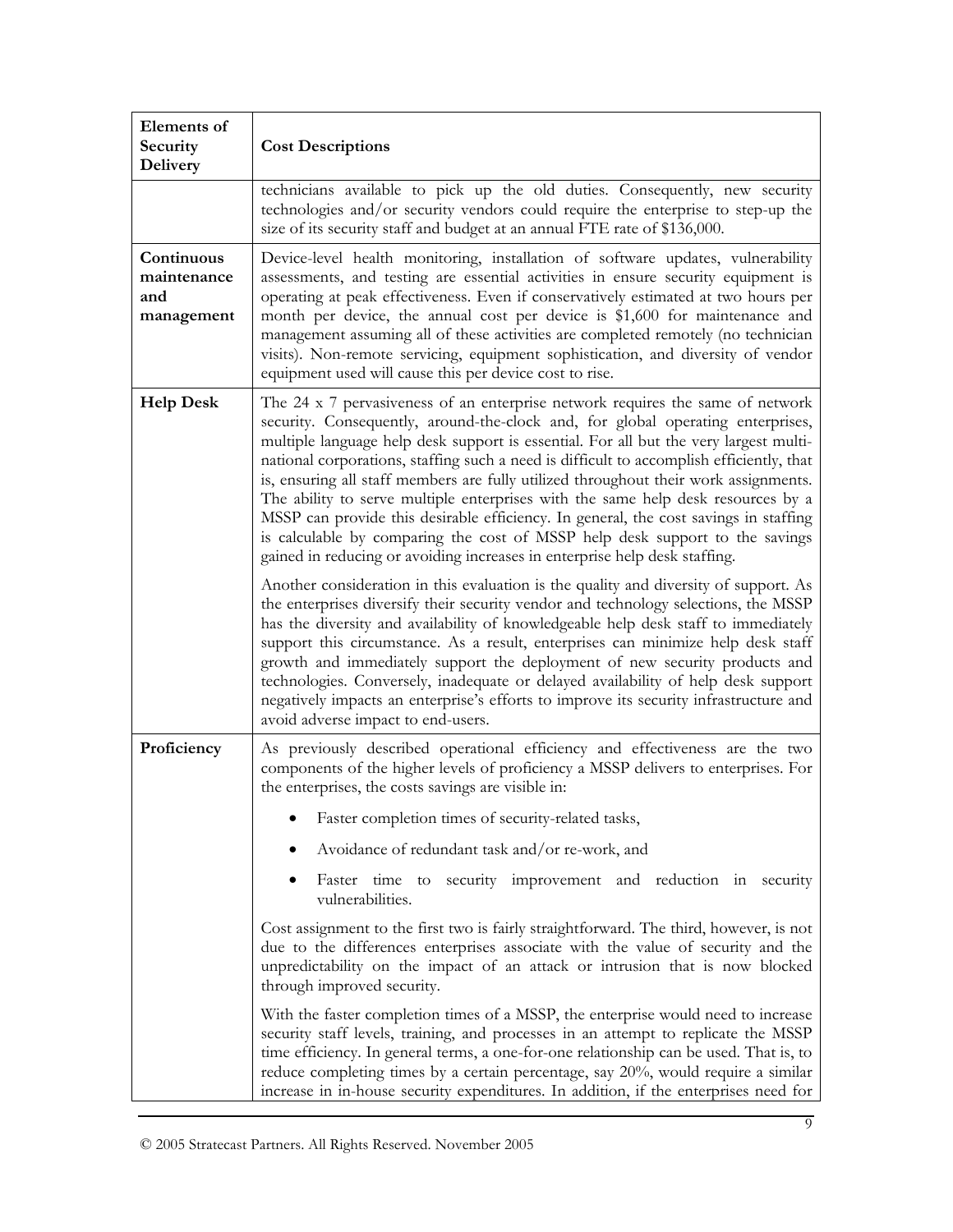| Elements of<br>Security<br>Delivery | <b>Cost Descriptions</b>                                                                                                                                                                                                                                                                                                                                                                                                                                                                                                                         |
|-------------------------------------|--------------------------------------------------------------------------------------------------------------------------------------------------------------------------------------------------------------------------------------------------------------------------------------------------------------------------------------------------------------------------------------------------------------------------------------------------------------------------------------------------------------------------------------------------|
|                                     | faster completion times is more associated with specific projects than a permanent<br>overall improvement, leveraging the immediate availability of a MSSP's more<br>extensive resource base results in an even more economical approach.                                                                                                                                                                                                                                                                                                        |
|                                     | Re-work of security tasks (e.g., remediation of a second occurrence of a worm<br>infection or re-installing a software update) can quickly consume existing security<br>staff time and reduce concentration on other activities the staff is required to<br>address. In addition, the closing of security vulnerabilities is delayed. Similar to<br>efficiency, the cost calculation is similar. If the enterprise has a 10% level of re-<br>work with its security tasks, 10% additional resources are required versus<br>employment of a MSSP. |

## **Economic Crossover to Outsourcing Security**

Because enterprise network and security situations differ widely, there is no single method to compare the cost of outsourcing to in-house management. However, by comparing the number of security devices the enterprise's in-house staff can manage versus the number a MSSP would manage for the same annual expense provides an effective test on whether a MSSP engagement is worth pursuing.<sup>1</sup> Essentially, if the number of security devices that the in-house staff can **effectively** manage is less than the cost to outsource, a MSSP engagement is worthy of a serious evaluation. As the tables below demonstrate for firewalls and IDS/IPS devices, an enterprise in-house security staff would need to be highly proficient to manage as many of their enterprise's security devices as effectively as a MSSP.

| Number of<br>enterprise<br>firewalls | Number of firewalls a full time in-house security technician or two<br>half time technicians would need to manage to be cost equivalent<br>to a MSSP engagement |                          |
|--------------------------------------|-----------------------------------------------------------------------------------------------------------------------------------------------------------------|--------------------------|
|                                      | Full time responsibility                                                                                                                                        | Half time responsibility |
| $1 - 5$                              | 11                                                                                                                                                              | $5 - 6$                  |
| $6 - 20$                             | 14                                                                                                                                                              |                          |
| $21 - 100$                           | 17                                                                                                                                                              | $8 - 9$                  |
| Over 100                             | 23                                                                                                                                                              | 11 - 12                  |

**Dynamic Firewalls (five or more rule changes in a month)** 

A similar comparison can be produced for the management of IDS/IPS devices. An important distinction between IDS/IPS and firewall management is that IDS/IPS devices capture and report data on potentially threatening network traffic. Conversely, firewalls report a considerably smaller range of data related to threatening traffic that was blocked. Therefore, managing IDS/IPS devices is a highly data intensive activity that requires both device/policy tuning to filter out spurious data and expert evaluation of the remaining data to determine the next course of action (e.g., policy change). Consequently, the attention to

<span id="page-9-0"></span> $\overline{a}$ 1 Comparison based on a full-time equivalent expense for an in-house security technician of \$136,000.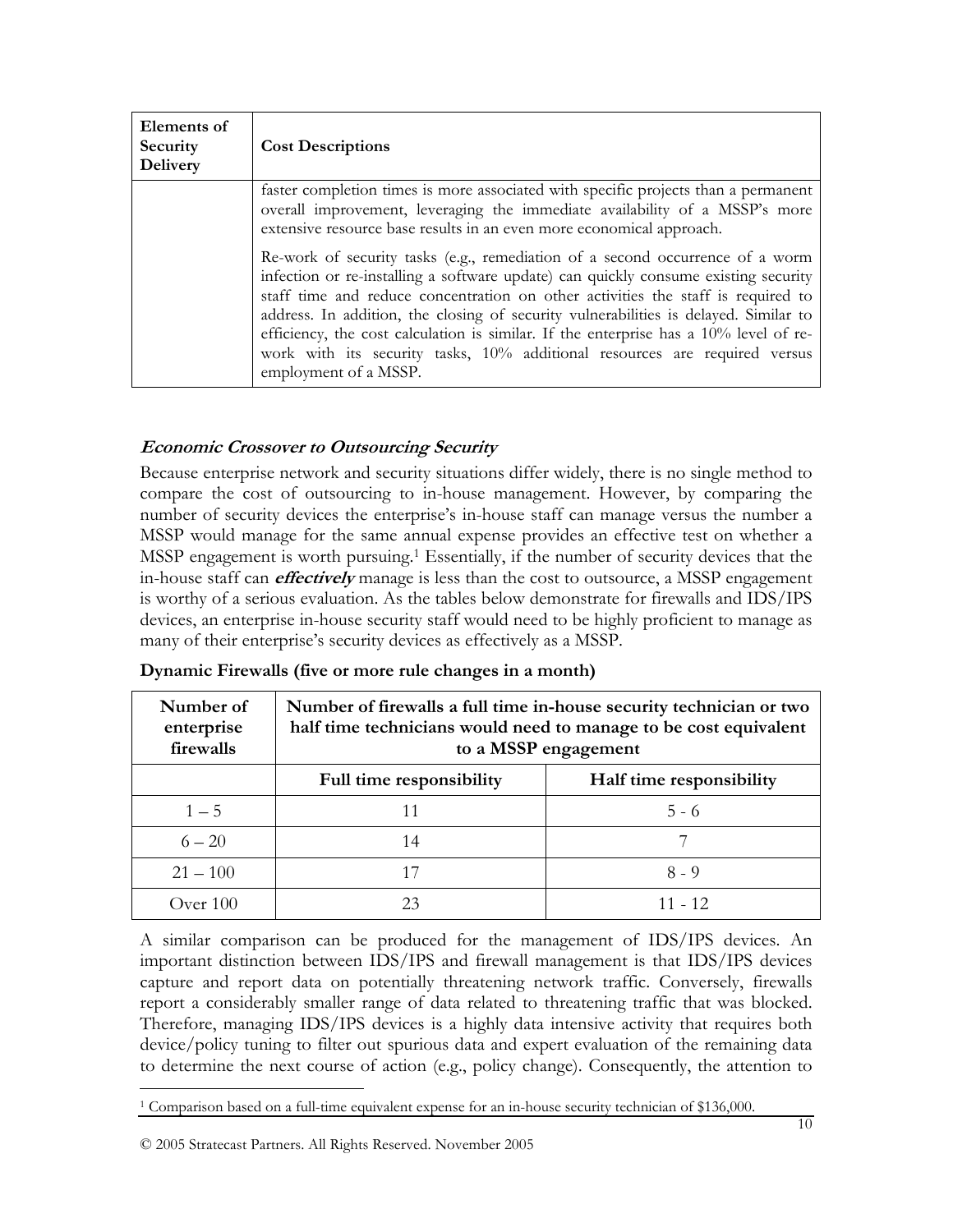managing IDS/IPS devices regardless of whether this activity is done with in-house staff or through a MSSP is higher on a per device basis than managing firewalls. The comparison shown in the table below reflects this dynamic.

| Number of<br>enterprise<br>firewalls | Number of firewalls a full time in-house security technician or two<br>half time technicians would need to manage to be cost equivalent<br>to a MSSP engagement |                          |
|--------------------------------------|-----------------------------------------------------------------------------------------------------------------------------------------------------------------|--------------------------|
|                                      | Full-time responsibility                                                                                                                                        | Half-time responsibility |
| $1 - 5$                              | O)                                                                                                                                                              | $4 - 5$                  |
| $6 - 20$                             | 12                                                                                                                                                              | $^{(1)}$                 |
| $21 - 100$                           | 15                                                                                                                                                              | 7 - 8                    |
| Over 100                             |                                                                                                                                                                 | $9 - 10$                 |

## **IDS/IPS Devices**

It should be noted, that the charts above assume that all the firewalls are all of similar manufacture. However, as mentioned earlier, most large environments are heterogeneous. The different technologies in such an environment require even greater head count and training in order to maintain sufficient expertise. One last point regarding this cost comparison is that it is only a baseline comparison reflecting only a portion of the cost elements of security delivery – just the cost of security technicians. The costs associated with the other elements of security delivery outlined in the previous report section are not fully captured.

## **Why to Select VeriSign as Your MSSP**

Selecting the right MSSP is a critical decision for any enterprise. This criticality stems from the strategic tasks entrusted to the MSSP, which are: (1) helping to protect the enterprise network and stored information, and (2) advising the enterprise on when and how to alter its security infrastructure (e.g., policies and technologies). This first task is straightforward; MSSPs represent an alternative to in-house security for the two overarching reasons outlined earlier in this report – affordability and proficiency. Additional context, however, is necessary to fully appreciate the second.

For the vast majority of enterprises, MSSP engagements demand collaboration with the enterprise security organization. It is unlikely that any enterprise will completely relinquish total responsibility for securing its network to a third party. Intuitively, the enterprise's security organization has a primary responsibility to the enterprise of maintaining a balance between the cost and restrictions network protection entails and advancing business objectives that are tied to the use of the enterprise network resources. Therefore, proactive, reliable, and prioritized advice from the MSSP on when and how the enterprise should alter its security infrastructure is an invaluable tool in maintaining this balance. Without highquality advice, excessive and/or untimely expenditures on security and unnecessary user disruption and inconvenience in use of network resources can occur.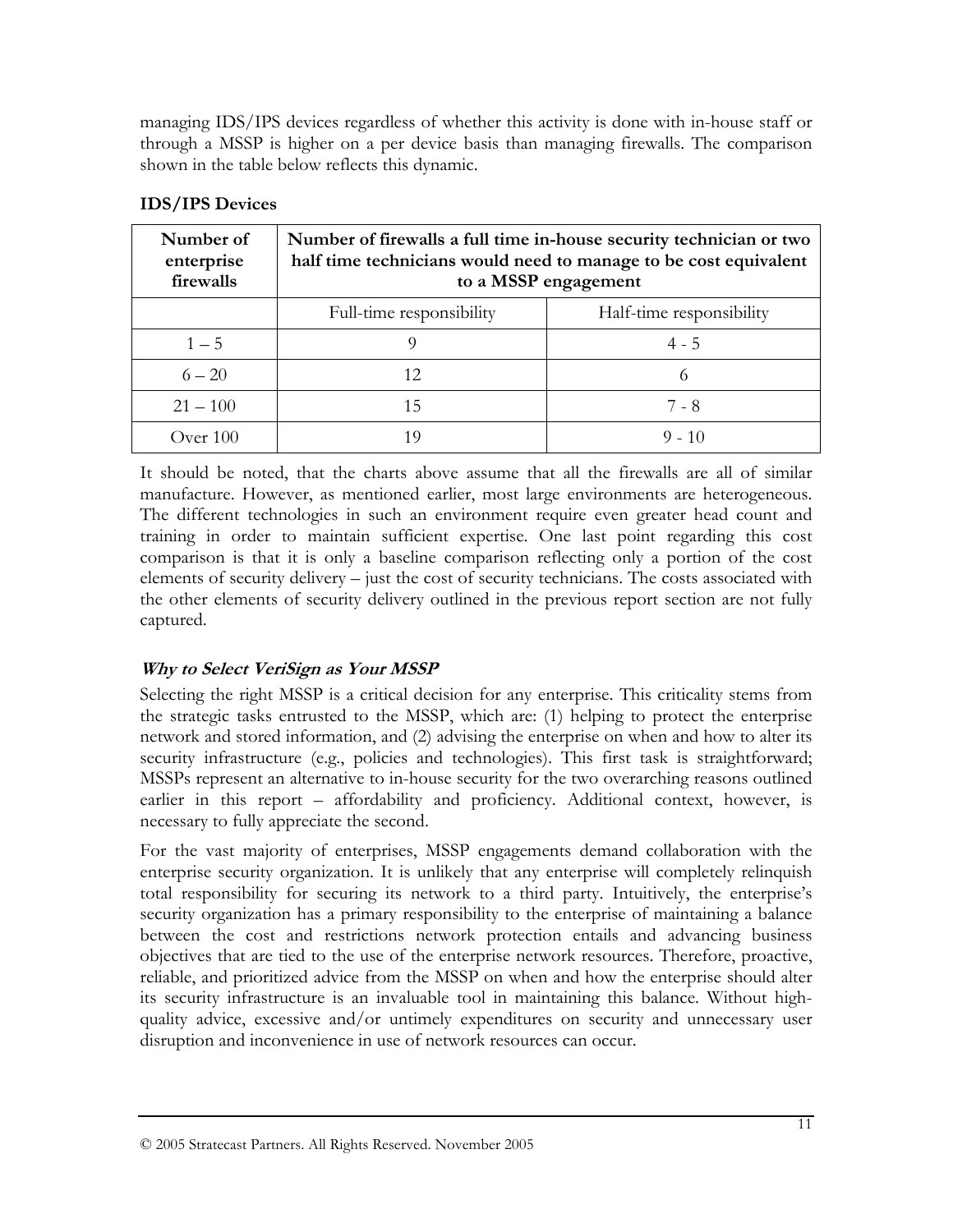**To effectively address both of these strategic tasks, MSSPs need to score high in the attributes of visibility, experience, and dedication. VeriSign, as described below, is well positioned in all three.** 

- **Extensive Visibility Matched with Intelligent Data Processing** Network security is a data intensive operation with relevant flows of information emanating from several sources. Broad visibility into a range of information sources with systematic processes to filter, correlate, and analyze is essential for a MSSP to advise its customers effectively on emerging threats and the ability of their security infrastructure to combat them. As a pioneer and major provider of DNS (processing 128 billion queries daily), VeriSign has around-the-clock access to sources of *state of the Internet* information that are unavailable to other MSSPs. In addition, VeriSign gathers event information from all its managed security services customers (750 million events daily) collected on-site through VeriSign's non-intrusive Security Defense Appliances. To translate this vast amount of data into useful and actionable information, VeriSign has multiple resources employed to continuously assess, report, and advise. Beyond the significant security expertise within VeriSign, the company also relies on best of breed tools. These include the TeraGuard architecture, and three critical components, the Security Defense Appliance deployed on the customer premise, VeriSign Correlation, and the MSS Customer Portal. The VeriSign Correlation Engine operates as a clearinghouse for conducting more detailed analysis across all the information sources. Output from the Correlation Engine is customized and presented through a Web portal to VeriSign's customers from which they can better understand and drill-down on the security state of the Internet and their network. Combined with VeriSign's in-house security experts, prioritized and detailed alerts and security recommendations are developed for each enterprise customer.
- **Experience at Multiple Levels** Time, resources, and breath of security technology and vendor coverage are all attributes in an assessment of a MSSP's experience level and ability to serve a diverse range of enterprises. VeriSign is not a new provider of managed security services; the company has been provider directly, not as a minor sideline business, for five years. VeriSign's customer base reflects this experience. The company serves companies of all sizes (from the largest enterprises in the world to local credit unions) in the most demanding security-conscious environments such as federal agencies, financial institutions, health-care organizations, telecommunications carriers, and online retailers.

In addition to the company's extensive information sources and systems, VeriSign has a strong organization of hundreds of security professionals and five security operation centers to serve its growing base of more than 800 managed security services customers. To gain a perspective on VeriSign's seasoned professionalism, 100% of the company's security consultants have earned some level of security industry accreditations (including Certified Information Systems Security Professional distinction) and 90% have three or more industry certifications and average ten years of experience in enterprise information security.

Last, to serve the vendor heterogeneous networks of enterprises, in-depth knowledge and support of leading security device vendors is essential. VeriSign has significant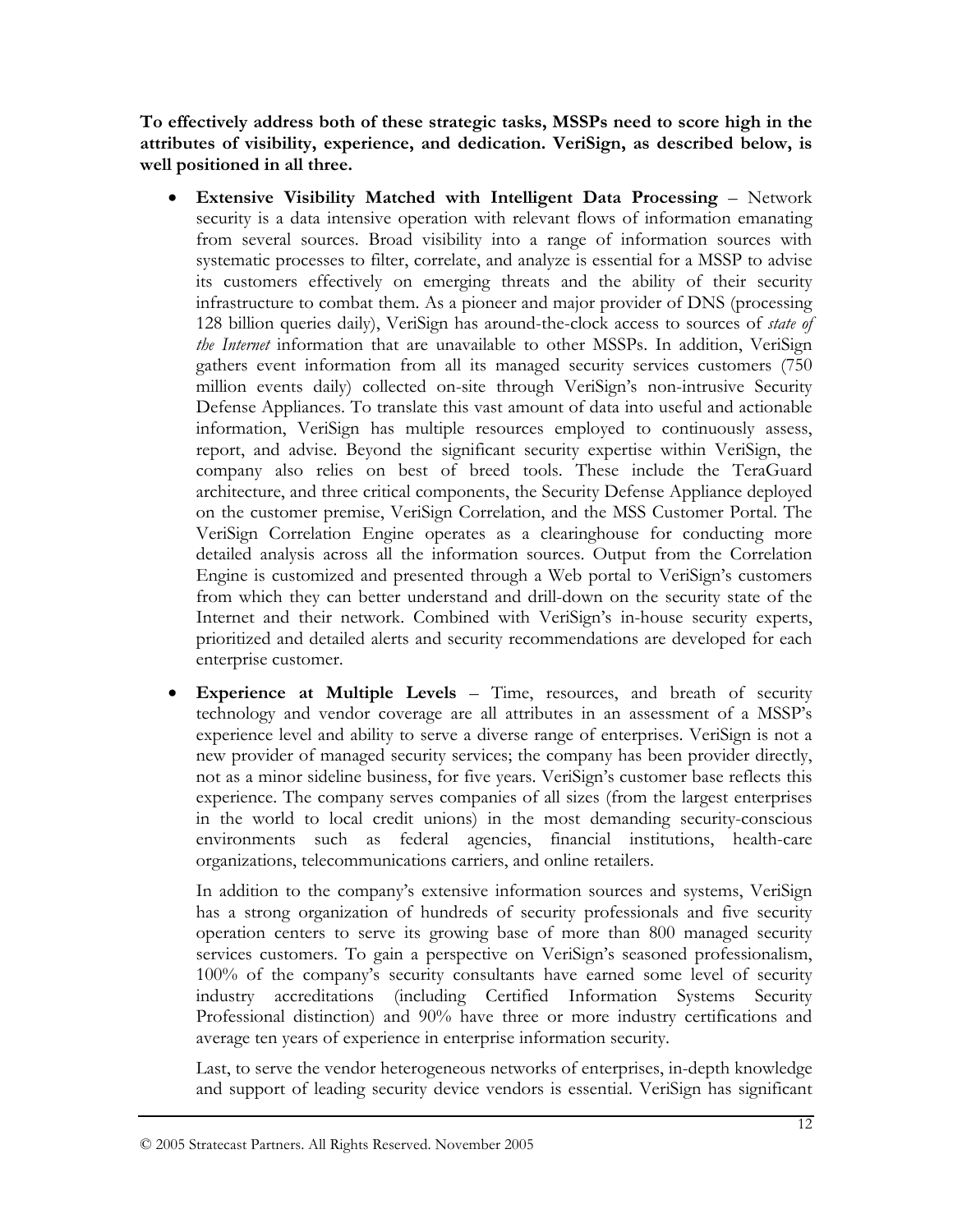experience supporting market leading security technologies and products from Check Point, Cisco, Enterasys, ISS, Juniper, and Secure Computing and can provide objective advice to its customers on which to deploy in their networks.

• **Dedication and Stability** – A decision on which MSSP provider to select is a decision to be made for the long-term. Oscillating between a MSSP engagement and in-house staff or switching from one MSSP to another result in cost inefficiencies driven by transaction costs, disruption to the natural benefit flow of a continuous professional relationship, and reduction in network protection can occur. Therefore, enterprises should gather various indictors of MSSP dedication level. Investments in systems and security personnel are two indicators. Another is involvement in the security industry, which VeriSign is very active in standards formation (e.g., Open Authentication) and in sharing its knowledge and insights at industry conferences. Customer retention and contract expansion are other important indicators as they provide tangible evidence of enterprise satisfaction with past service and confidence that the MSSP will deliver same if not better service in the new contract period. VeriSign's customer retention level among large, stable enterprises (not involved in a merger and acquisition, or a business failure) is nearly 100%. Last, financial stability is important as it can point to ability to continue to maintain and improve the systems and personnel to support customers. As of October 2005, VeriSign had a market value of \$1.2 billion and is a diversified, publicly traded provider of critical infrastructure services for the Internet and telecommunications networks. Noteworthy company attributes include: more than 4,000 enterprise customers, 93% of Fortune 500 companies use VeriSign SSL certificates, and VeriSign's DNS registry service, which currently includes over 40 million domain names, highlights the company's attention to dependability with 100% uptime over a ten year period. From a financial perspective, the company's performance as measured by revenue, operating income, and net income has shown solid growth in 2004 and 2005. In addition, VeriSign is not saddled with onerous debt levels. Consequently, profitability and low debt levels contribute to company-level flexibility in making continuous investments to better serve its customers and strengthen its competitiveness in the security industry.

## **Conclusion**

In this study, we detailed how managed security services deliver a combination of affordability and proficiency to enterprises. Those reasons notwithstanding, enterprise adoption of managed security services does vary. Even so, enterprises that have adopted a managed security service approach share one to several common attributes in which they rate moderate to high. Those attributes include the following:

- $\checkmark$  Network geographic reach and complexity,
- $\checkmark$  Sensitivity of information stored and accessed,
- $\checkmark$  Dynamic nature of your network, user communities, and applications,
- $\checkmark$  Openness of your network to extranet partners and customers,
- $\checkmark$  Diversity of security technologies and vendor products deployed or in need of being deployed, and